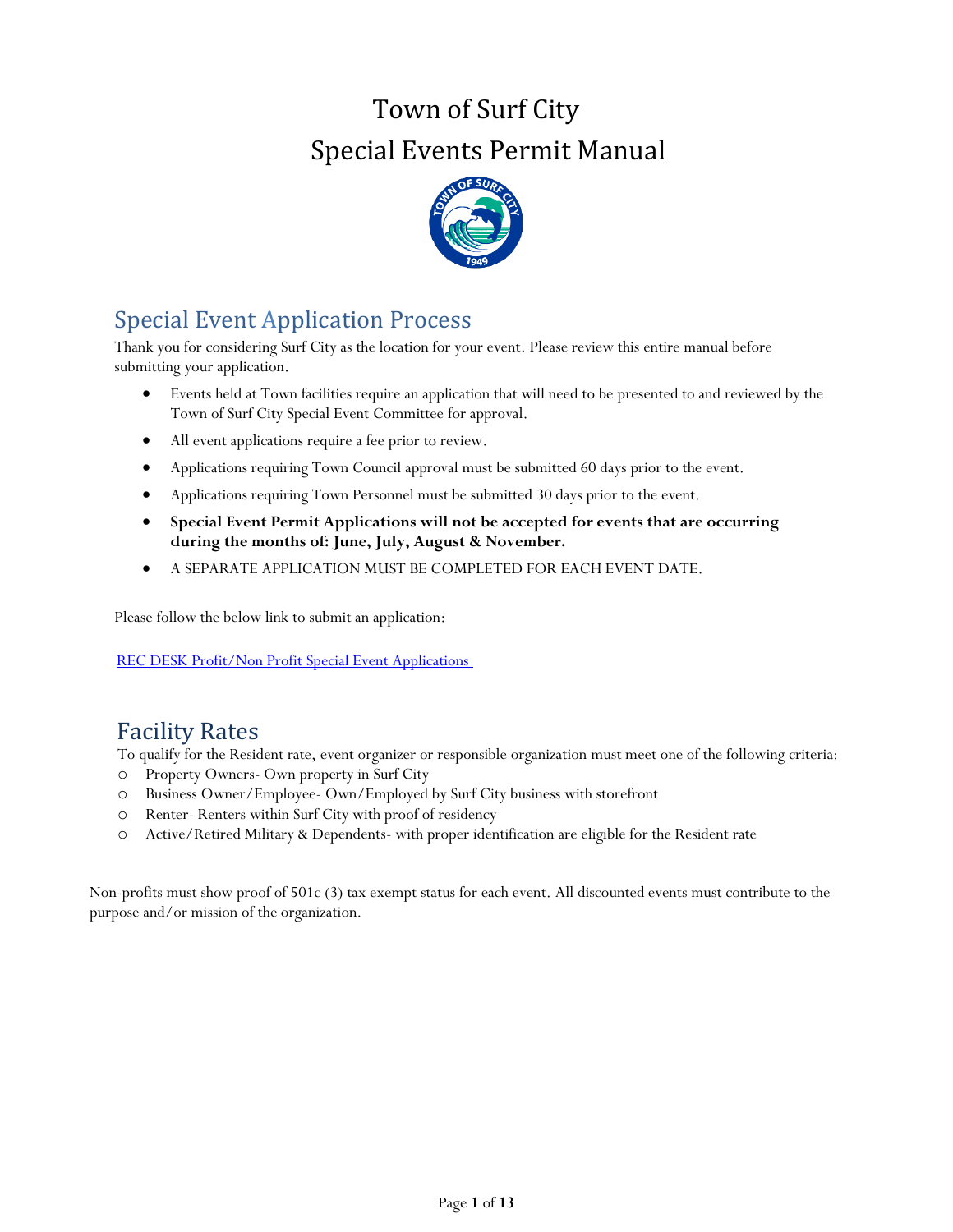# **Table of Contents**

<span id="page-1-0"></span>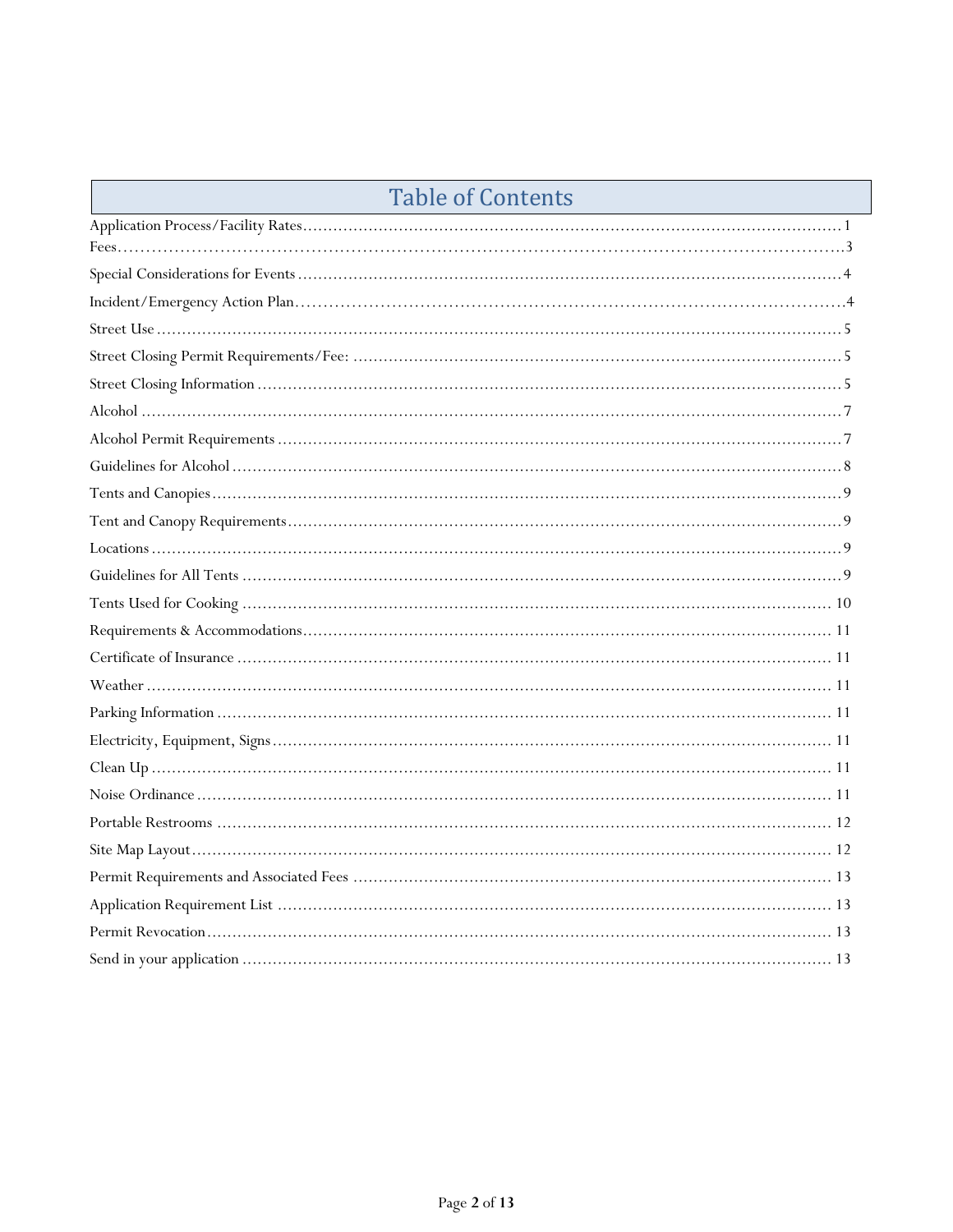| Town of Surf City Fees 2020-2021                                                             |                                                                                             |                                     |                          |  |  |  |  |  |  |  |
|----------------------------------------------------------------------------------------------|---------------------------------------------------------------------------------------------|-------------------------------------|--------------------------|--|--|--|--|--|--|--|
| Special Event Application Fee                                                                | \$150                                                                                       |                                     |                          |  |  |  |  |  |  |  |
| <b>Restroom Cleaning Fee</b>                                                                 | \$25 per day of event                                                                       |                                     |                          |  |  |  |  |  |  |  |
| Ground Clean Up                                                                              |                                                                                             | \$45/hr.                            |                          |  |  |  |  |  |  |  |
| Cone Rental                                                                                  | \$10 per day (up to 10 cones)                                                               |                                     |                          |  |  |  |  |  |  |  |
| <b>Electrical Service</b>                                                                    | \$20 per day                                                                                |                                     |                          |  |  |  |  |  |  |  |
| On Site Firefighter                                                                          | \$25/hr.                                                                                    |                                     |                          |  |  |  |  |  |  |  |
| On Site Fire Pickup Truck                                                                    | \$75/hr. (up to 6 hours)                                                                    |                                     |                          |  |  |  |  |  |  |  |
| On Site Marked Police Car                                                                    | \$30/hr.                                                                                    |                                     |                          |  |  |  |  |  |  |  |
| On Site Police Officer                                                                       | \$35/hr. (min.3 hours)                                                                      |                                     |                          |  |  |  |  |  |  |  |
| Tent Inspection                                                                              | \$50                                                                                        |                                     |                          |  |  |  |  |  |  |  |
| <b>Park Fees</b>                                                                             |                                                                                             |                                     |                          |  |  |  |  |  |  |  |
| Area                                                                                         | <b>Season</b>                                                                               | <b>Resident Fee</b>                 | Non-Resident Fee         |  |  |  |  |  |  |  |
| Park Rental (Non-Profit)                                                                     | All                                                                                         | \$250                               | \$350                    |  |  |  |  |  |  |  |
| Park Rental (Profit)                                                                         | All                                                                                         | \$500                               | \$600                    |  |  |  |  |  |  |  |
| Staff (per person)                                                                           | All                                                                                         | \$25/hr.                            | \$30/hr.                 |  |  |  |  |  |  |  |
| Barricades*                                                                                  | All                                                                                         | \$100/event                         | \$150/event              |  |  |  |  |  |  |  |
| Tables and Chairs (6 chairs/table)**                                                         | All                                                                                         | \$10/set                            | \$15/set                 |  |  |  |  |  |  |  |
| Portable Sound System***                                                                     | All                                                                                         | \$50/event                          | \$75/event               |  |  |  |  |  |  |  |
|                                                                                              | *Organizer responsible for picking up, setting up, & returning barricades to original spot. |                                     |                          |  |  |  |  |  |  |  |
| If damaged a replacement fee will be required.                                               |                                                                                             |                                     |                          |  |  |  |  |  |  |  |
| **Replacement cost - Table and Chair Set = \$250/Set, Chair = \$30/Chair, Table = \$70/Table |                                                                                             |                                     |                          |  |  |  |  |  |  |  |
| ***Deposit of \$50 is required. Once returned with no damages the deposit will be refunded.  |                                                                                             |                                     |                          |  |  |  |  |  |  |  |
| Replacement cost is additional \$900 if damaged beyond repair, lost, or not returned.        |                                                                                             |                                     |                          |  |  |  |  |  |  |  |
|                                                                                              |                                                                                             | <b>Community Center Rental Fees</b> |                          |  |  |  |  |  |  |  |
| Area                                                                                         | <b>Season</b>                                                                               | <b>Resident Fee</b>                 | Non-Resident Fee         |  |  |  |  |  |  |  |
| Gymnasium                                                                                    | All                                                                                         | \$100/hr., \$400 All Day            | \$125/hr., \$500 All Day |  |  |  |  |  |  |  |
| Gymnasium Set Up                                                                             | All                                                                                         | \$50                                | \$60                     |  |  |  |  |  |  |  |
| Gymnasium Clean Up                                                                           | All                                                                                         | \$250                               | \$250                    |  |  |  |  |  |  |  |
| <b>Security Deposit</b>                                                                      | All                                                                                         | \$50                                | \$100                    |  |  |  |  |  |  |  |
| Staff (per person)                                                                           | All                                                                                         | \$25/hr.                            | \$30/hr.                 |  |  |  |  |  |  |  |
| <b>Welcome Center Fees</b>                                                                   |                                                                                             |                                     |                          |  |  |  |  |  |  |  |
| <b>Hours</b>                                                                                 | Season                                                                                      | <b>Resident Fee</b>                 | <b>Non-Resident Fee</b>  |  |  |  |  |  |  |  |
| Hourly (9am - 5pm - 3 hr. min.)                                                              | All                                                                                         | \$60                                | \$70                     |  |  |  |  |  |  |  |
| After Hours (5pm-10pm - 3 hr. min)                                                           | All                                                                                         | \$80                                | \$90                     |  |  |  |  |  |  |  |
| Full Day (9am - 10pm)                                                                        | All                                                                                         | \$770                               | \$910                    |  |  |  |  |  |  |  |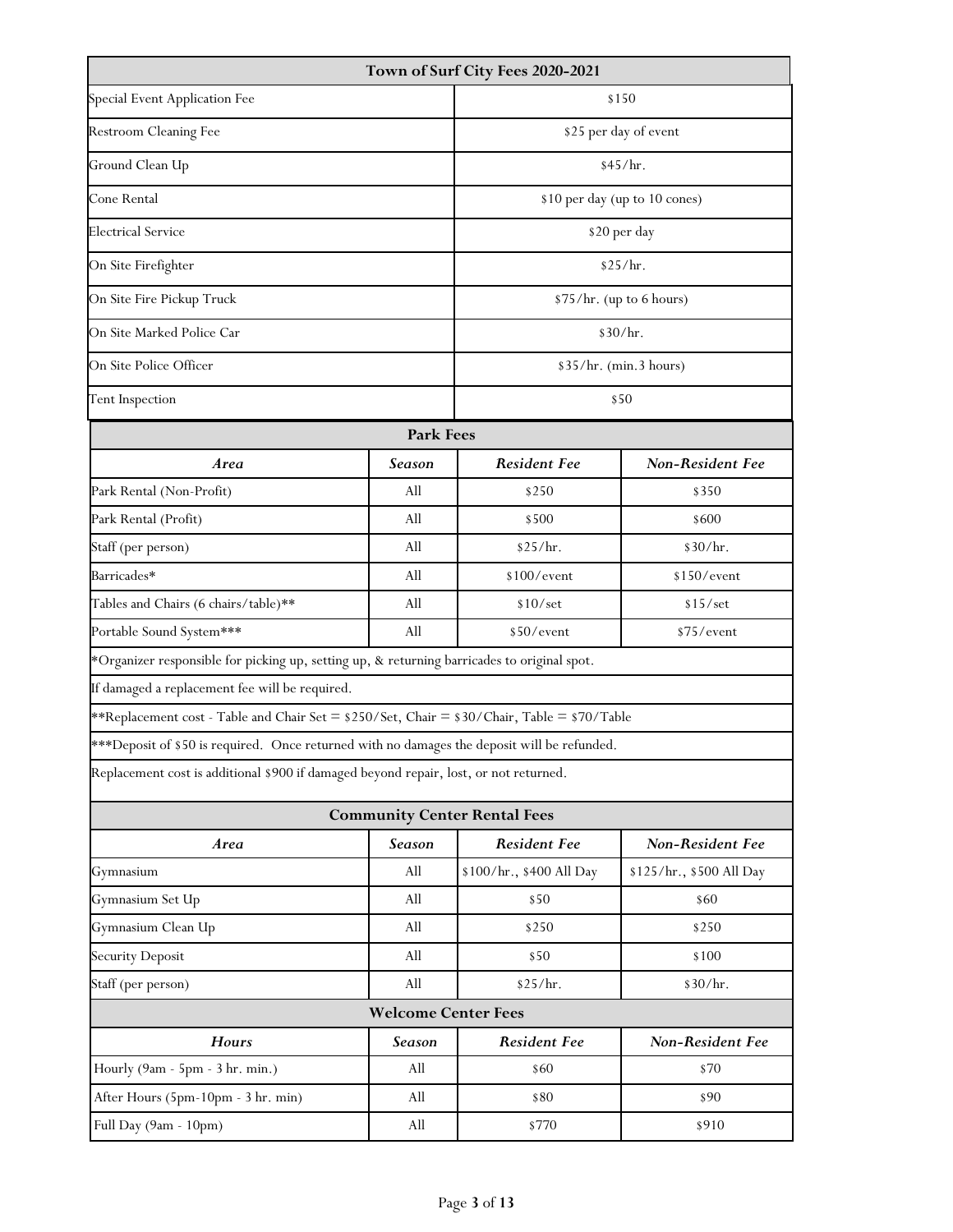# <span id="page-3-0"></span>Incident/Emergency Action Plan

# Incident/Emergency Action Plan (I/EAP) Requirements:

- For all gatherings expected or projected to exceed 250 people in total (staff and visitors), an I/EAP will be required
- It is not about the length of the I/EAP document, but rather the content included within the plan. Applicants should clearly present the following information:
	- Name and contact information of the onsite I/EAP representative(s)
	- Method of emergency notification utilized (to event attendees, staff, and emergency responders)
	- Any event staff that will be on-site providing a specialized service in one or more of the below areas (please include name and VALID contact information):
		- Medical and/or Rescue response
		- Security and/or Access Control operations
		- Event management
		- Crowd management
	- Actions to be taken in the following situations:
		- Medical emergencies
		- Fire emergencies
		- Severe weather conditions
		- Violent or riotous behavior
- $\triangleright$  Additionally, the plan should also identify the following:
	- Any specialized equipment onsite that will be provided by the applicant/organization
- On the provided Site Plan, the applicant should highlight or denote where the following items/areas will be located:
	- Applicant/organization provided first aid kit(s)
	- Applicant/organization provided AED(s)
	- Applicant/organization provided fire extinguisher(s)
	- Ingress/egress points
	- Evacuation route(s)
	- Rally point $(s)$
- The Emergency Management Director, or designee, will review the submitted I/EAP and will render one of the following determinations:
	- Approved as presented
	- Denied as presented
	- Deferred to applicant for modification (information will be provided to applicant)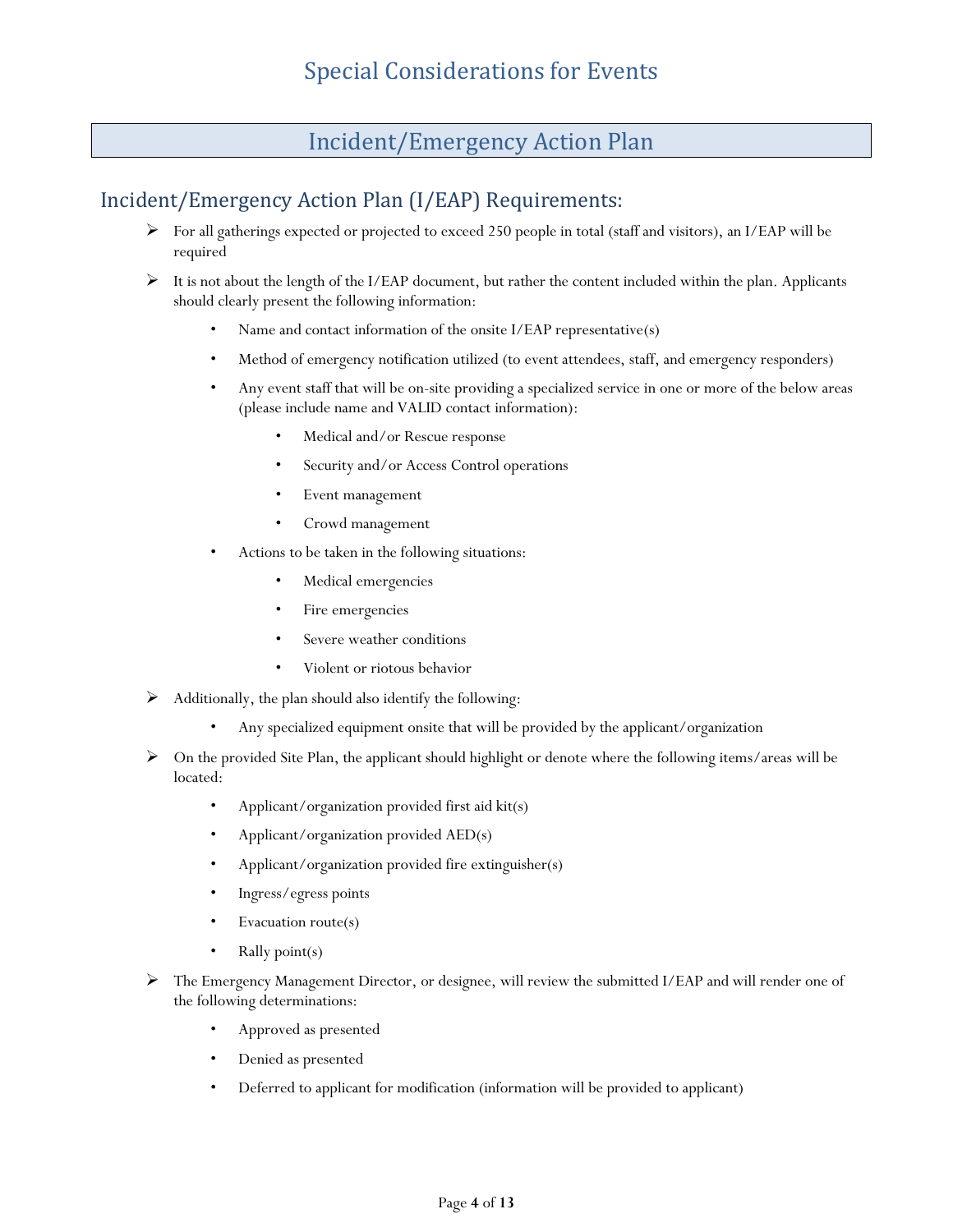# Street Use

## Street Closing Permit Requirements:

- ▶ Completed Special Event Application
- Recommendations sent to Town Council from the Special Event Committee
- $\triangleright$  Surf City Police Department (considered after application is submitted)
- NCDOT (if necessary, approval from NCDOT must be included in your application)

#### <span id="page-4-0"></span>Street Use for 5K/run/walk events:

- Special Event coordinators must present event to the Special Event Committee once application and fees have been received.
- Special Event coordinators for run, and/or walk events that use Town/DOT streets and roadways are REQUIRED to host a safety briefing with all participants BEFORE beginning the, run, orwalk.
- All event coordinators and participants must ensure that everyone involved in any events are aware of and must follow all traffic laws. The required safety briefing must include this information:
	- o Roadways are not closed for run, or walk events. (Unless requested by the event coordinator, as described in the section below)
	- o Officers assigned to events are for safety and law enforcement, not for closing roadways. If necessary, law enforcement officers are the only persons qualified for stopping traffic on a street orroadway.
	- o Event volunteers will be stationed at road crossings along the run/walk route. In the event a car approaches an intersection, event volunteers will instruct runners/walker to stop, allowing the car to pass. These volunteers must have on a safety vest.
	- o ALL runners/walkers MUST utilize the left-most portion of the roadway FACING oncoming traffic, NOT the right side WITH traffic.
	- o Per NC State Statute 20-174:

#### **§ 20-174. Crossing at other than crosswalks; walking along highway.**

- a) Every pedestrian crossing a roadway at any point other than within a marked crosswalk or within an unmarked crosswalk at an intersection shall yield the right-of-way to all vehicles upon the roadway.
- b) Any pedestrian crossing a roadway at a point where a pedestrian tunnel or overhead pedestrian crossing has been provided shall yield the right-of-way to all vehicles upon the roadway.
- c) Between adjacent intersections at which traffic-control signals are in operation pedestrians shall not cross at any place except in a marked crosswalk.
- d) Where sidewalks are provided, it shall be unlawful for any pedestrian to walk along and upon an adjacent roadway. Where sidewalks are not provided, any pedestrian walking along and upon a highway shall, when practicable, walk only on the extreme left of the roadway or its shoulder facing traffic which may approach from the opposite direction. Such pedestrian shall yield the right-of-way to approaching traffic.
- e) Notwithstanding the provisions of this section, every driver of a vehicle shall exercise due care to avoid colliding with any pedestrian upon any roadway, and shall give warning by sounding the horn when necessary, and shall exercise proper precaution upon observing any child or any confused or incapacitated person upon a roadway. (1937, c. 407, s. 135; 1973, c. 1330, s. 33.)

#### Street Closing Information:

- All street events (including street closings) must be approved by Town Council.
	- o Special Event Committee/ Town Council cannot approve closing of roads or streets that are part of NC Department of Transportation (NCDOT); they do however require approval from the Town of Surf City before they will allow street closures within their system. Applicants must submit a detailed map of the event to the Police Department. A letter of approval from the Police Chief or his designee will then be issued to the applicant. The approval letter is then sent to NCDOT. Applicants must then provide proof of NCDOT approval to the Surf City Police Department before the event takes place.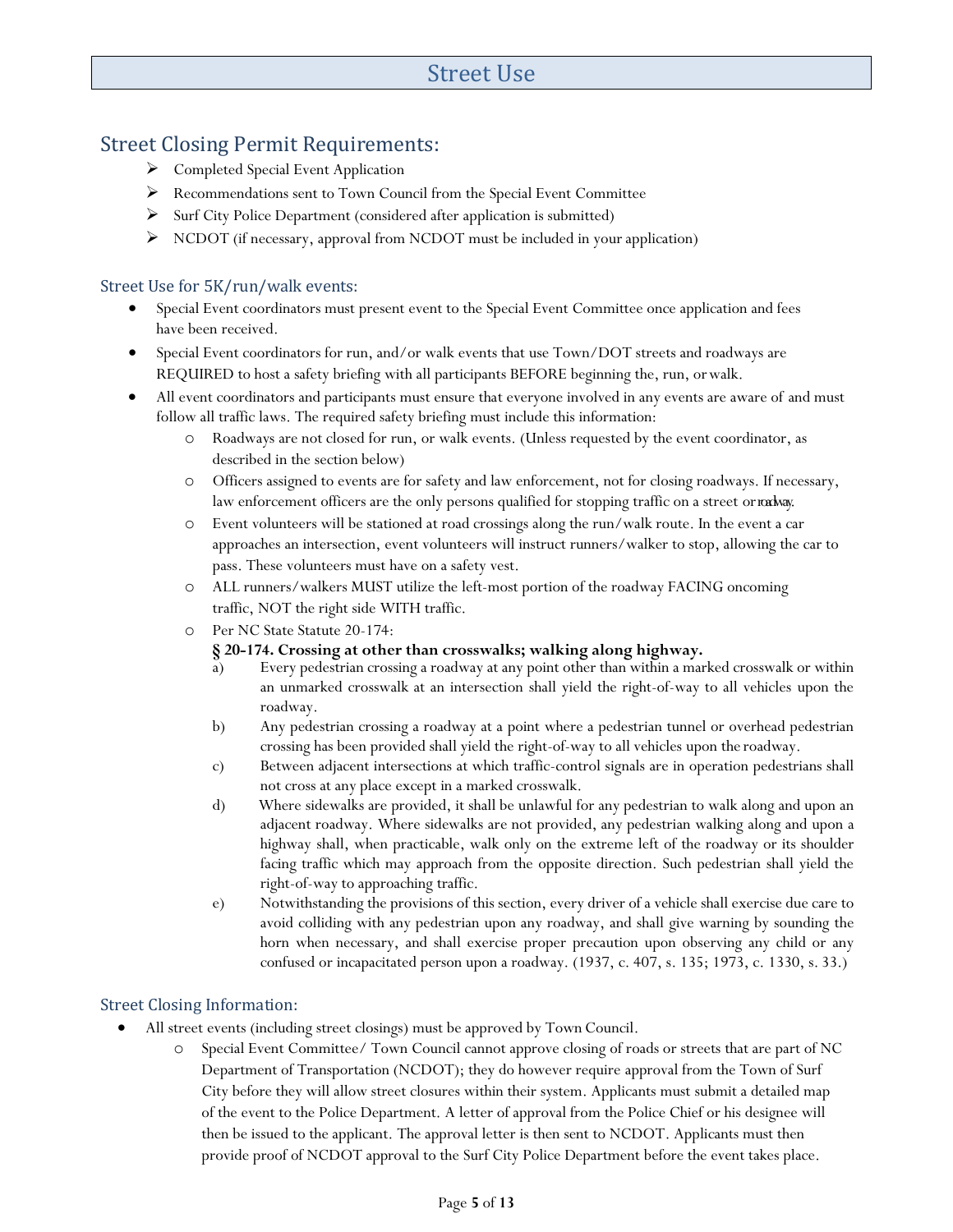There may be additional charges by NCDOT for such requests. Please contact NCDOT directly to obtain a street closure permit for any roads within the State system*:* 

### *North Carolina Department of Transportation Division 3 Allen Hancock: [dahancock@ncdot.gov](mailto:dahancock@ncdot.gov)*

- o Please follow the below link for the North Carolina Department of Transportation Special Event Request Form: [https://connect.ncdot.gov/resources/safety/Teppl/TEPPL%20All%20Documents%20Library/S77%](https://connect.ncdot.gov/resources/safety/Teppl/TEPPL%20All%20Documents%20Library/S77%20-%20Request%20Form.pdf) [20-%20Request%20Form.pdf](https://connect.ncdot.gov/resources/safety/Teppl/TEPPL%20All%20Documents%20Library/S77%20-%20Request%20Form.pdf)
- Applicants may contact the Surf City Police Department to find out if proposed road closures are under the authority of NCDOT or the Town of Surf City. If applicant obtains a NCDOT street closure approval, the applicant is still required to obtain a special event permit from the Town of Surf City aswell.
- All street closure proposals will be reviewed internally by applicable Town staff to ensure public health, safety, and welfare will not be negatively impacted or compromised.
- Street Closure requests for individual purpose will not be granted (e.g., block parties)
- The Police Chief or his designee will recommend the minimum number of officers required. The applicant will pay the City a fee per hour, per officer, for a minimum of 3 hours. Road closures require 1 Surf City Police Officer per intersection closed. This will be an additional expense for the applicant. Note: A separate application for off duty officers will need to be completed. The organizer will be invoiced after the event.
- The application for closing streets must be made at least sixty (60) days prior to the scheduled beginning of the event.
- The Special Event Committee/ Town Council must act on street closures and therefore adequate time is needed to place such requests. Typically, 30-45 days in advance is adequate time; anything less than 30 days will not be approved due to the time constraints of the application process. NCDOT may have other time limitations that applicants would need to contact them directly to inquire.
- The applicant will be responsible for setting up the barricades at the designated time. If available, town staff will drop barricades off before designated time in the general vicinity of the proposed street closure location(s).
- Applicant must also return barricades to their resting place after the event until the town staff returns to collect barricades.
- <span id="page-5-0"></span> If the proposed event requests a street closure that may potentially affect access of a business, those businesses must be properly notified of the event. See the "Other Requirements" Section in this manual for more information.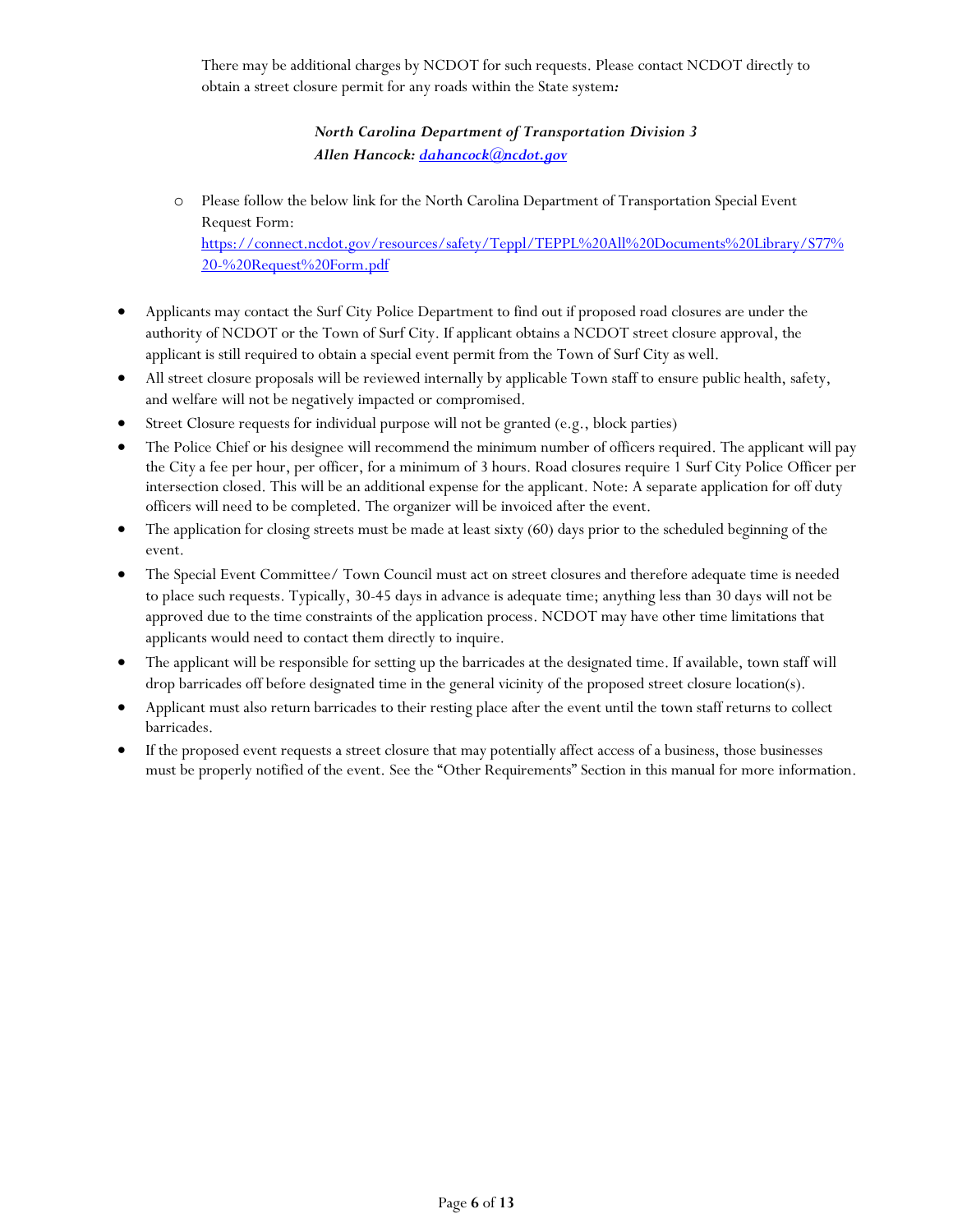# Alcohol

## <span id="page-6-0"></span>Alcohol Permit Requirements:

- ▶ Completed Special Event Application
- $\triangleright$  Site Map displaying area of proposed closure(s), ingress, egress, restrooms, parking, all other activities, and designated area for alcohol consumption
- Copy of Insurance Policy
- Copy ABC Commission Permit (upon approval)
- Proof of  $501(c)$  Status
- $\triangleright$  Security Plan to ensure safe sale and distribution of alcohol
- $\triangleright$  Map of Portable Restroom locations

#### <span id="page-6-1"></span>Guidelines for Alcohol

The North Carolina State Law regulates the possession, sale, and consumption of alcoholic beverages. Special permits and licensing are required for the sale and consumption of alcoholic beverages at any outdoor or special event by the ABC Commission of North Carolina. Any request to allow alcohol sales must be identified within the special event application and proper permits must also be obtained directly from the ABC Commission.

#### *ABC Commission of North Carolina*

*4307 Mail Service Center, Raleigh, NC 27699-4307 (919) 417-0858 <http://abc.nc.gov/> [contact@abc.nc.gov](mailto:contact@abc.nc.gov)*

- The possession, consumption, sale, and distribution of alcoholic beverages is permissible at special events held at town-owned or town-controlled property or facilities and in town owned parks; however, the following standards apply:
	- o Applicants must obtain and provide all the appropriate state and local permits needed for the possession, consumption, sale, or distribution of alcoholic beverages upon receiving approval within their special event application. ABC Commission requires applicants to submit special event approval from the Town of Surf City first.
- The Special Event Committee/ Town Council must approve all Special Event Alcohol Permits and the designated areas must beidentified as a part of the application process.
- Applicants may allow vendors to sell or distribute alcoholic beverages without such vendors obtaining a separate permit. The applicant receiving the Special Event Alcohol Permit would then be responsible for identifying vendors having all state and local permits necessary to sell or distribute such alcoholic beverages and the required insurance in place for the event.
- The event organizer is responsible for checking identification and providing identification devices for thosethat purchase and/or to consume an alcoholic beverage at the event. The event organizer is responsible for assuring the identification devices and/or alcoholic beverages are not transferred to a person not wearing the identification device; and if the event is multiple days, new identifying devices are issued on succeeding days.
- Responsible Alcohol Seller/Server Program (RASP) is highly recommended for those checking identifications and serving alcohol. This training can be found on the NC ABC website: <https://abc.nc.gov/Education/RASP>
- No marketing practices to encourage alcohol consumption will be allowed. Oversized drinks, contests, volume discounts or similar incentives are not permitted.
- Bottled beer and other alcoholic beverages must be served in paper or plastic containers.
- Malt beverages served in aluminum cans may stay in the original aluminum container or be served in paper or plastic cup.
- Alcoholic drinks (limited to beer, wine and champagne) are allowed. **No liquor or mixed drinks are allowed under any circumstances.**
- The serving of all alcoholic beverages must cease at least one (1) hour prior to the specified ending time on the special event and/or municipal facility use application signed by the Applicant/Lessee.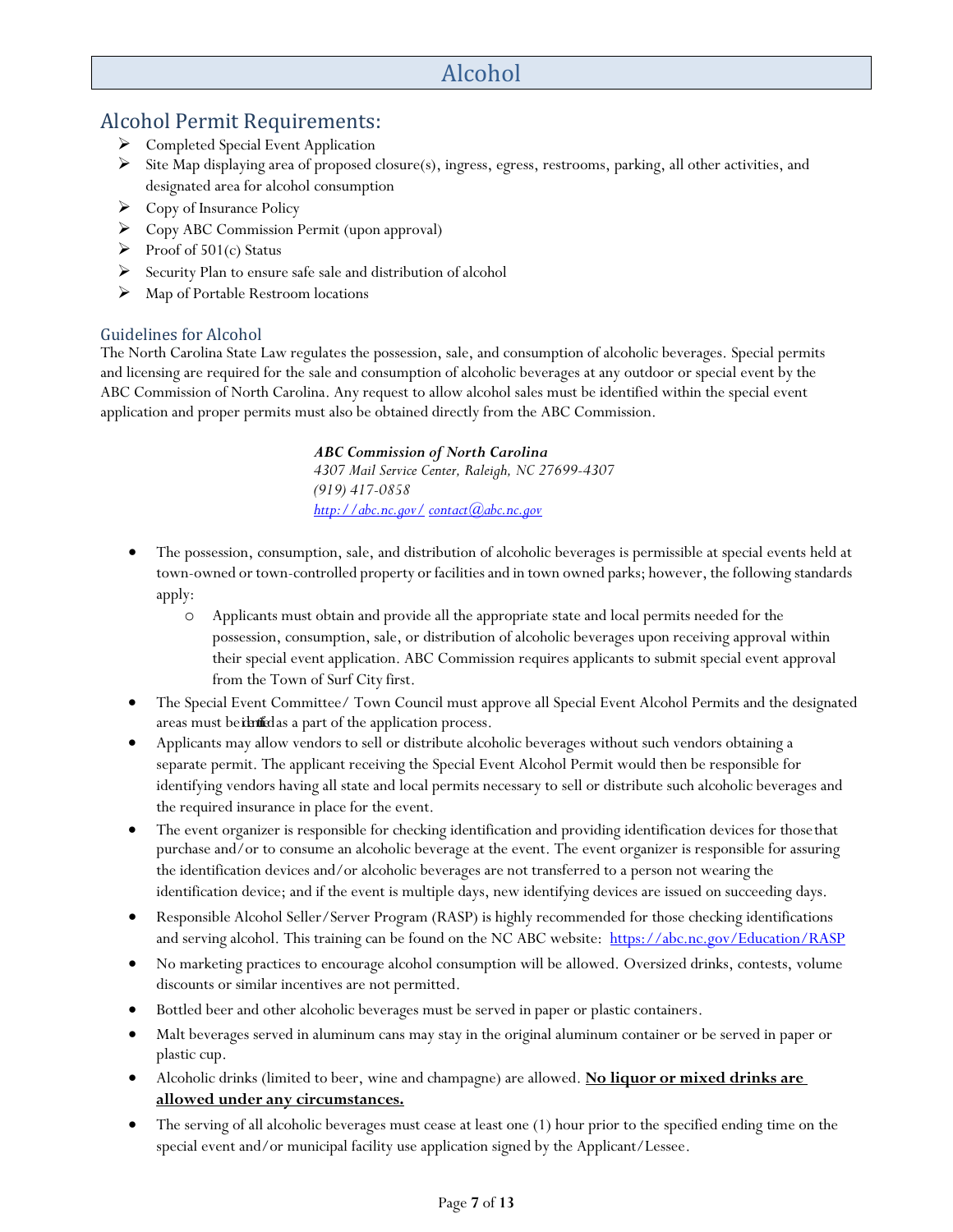- The Police Chief or his designee reserves the right to discontinue the service of alcoholic beverages at any time during a function. Rental/use agreements can be revoked at any time and any violation of this policy may result in immediate termination of the event without refund.
- The Applicant/Lessee will be responsible for promoting safe transportation options for all the drinking participants.
- The Police Chief or his designee will recommend the minimum number of officers required to oversee add sales and consumption. The applicant will pay the Town of Surf City a fee per hour, per officer, for a minimum of 3 hours. This will be an additional expense for the applicant.
- There may be other reasonable conditions placed on the permit.
- Security plans must be noted within the application describing a proposal to ensure safe distribution of alcohol sales and/or consumption including use of identification devices and Surf City Police Officers.
- <span id="page-7-0"></span> All permit requests must be accompanied with a \$1,000,000.00 general liability policy that names the "Town of Surf City" as an additional-insured. The dates of the policy must be for the entire period of the event.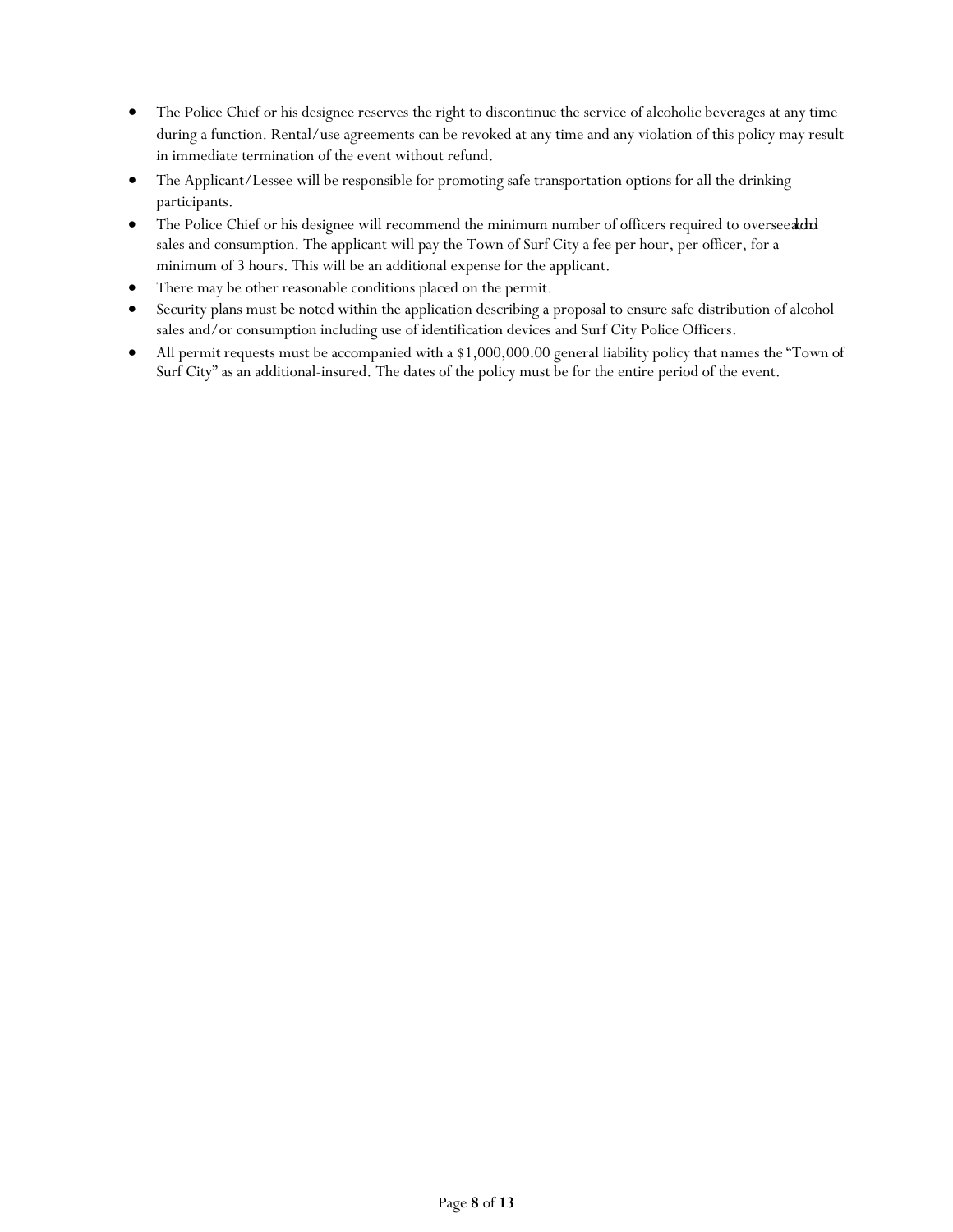# Tents and Canopies

### <span id="page-8-0"></span>Tent and Canopy Requirements:

- ▶ Completed Special Event Application
- Tent/Membrane Structure Inspection Fee:\$50.00
- <https://surfcitync.viewpointcloud.com/categories/1071/record-types/6405>
- $\triangleright$  Site Map (explained under "Site Map Layout")

The Town of Surf City will not provide tents, tables, chairs, or any other furniture or equipment. Tents and other membrane structures are regulated by the North Carolina Fire Code Chapter 31 and enforced by the Town of Surf City Fire Marshal. The following information related to tents, canopies, and other membrane structures is to be utilized as a quick reference guide. The Surf City Fire Marshal will conduct an on-site inspection of any tent, canopy, or other membrane structure requiring a permit. Questions related to these structures should be directed to:

#### *Jonathan Burton, Fire Marshal <u>iburton</u>(a)surfcitync.gov*

A permit shall be obtained for all tents, canopies, or membrane structures meeting the following specifications:

- Membrane structures in excess of 400 square feet.
	- o *Exceptions:* Membrane structures less than 400 square feet are regulated by code, but are exempt from the permit fee and inspection.
- Tents having an area in excess of 800 square feet.
	- o *Exceptions:* Tents open on all sides without sidewalls, drops or other physical obstructions on 75% or more of the perimeter that comply with the following:
	- Individual tents having a maximum size of 1800 square feet.
	- The aggregate area of multiple tents placed side by side without a fire break clearance of 12 feet not exceeding 1800 square feet.
	- A minimum clearance of 12 feet to all structures and other tents.

#### <span id="page-8-1"></span>Locations

- A twenty-foot (20') fire access lane shall be maintained. The access route must be outside of support ropes and guy wires.
- Tents or tent components may not obstruct any fire hydrant or egress from any structure.

#### <span id="page-8-2"></span>Guidelines for All Tents

- Exits shall be clearly marked. Exit signs shall be installed when the exit serves an occupant load of fifty (50) or more persons.
- All tents, canopies, and membrane structures must be flame retardant. Proof of flame propagation performance treatment shall be provided.
- Tents and other membrane structures shall have a permanently affixed label bearing the identification of size and fabric or material type.
- Smoking shall be prohibited in tents or membrane structures. Approved "NO SMOKING" signs shall be properly posted.
- A fire extinguisher of a minimum 2A:10BC rating shall be mounted for each 1500 square feet of tent area and a maximum travel distance of seventy- five feet (75') to an extinguisher.
- Tents, canopies, and other membrane structures shall be adequately secured and anchored to withstand the elements of weather and prevent collapsing.
- Open flames are prohibited within any tent except for those meeting the requirements for authorized cooking.
- LP Gas containers shall be located outside of tents. Tank capacity will determine the distance from the tank to the tent.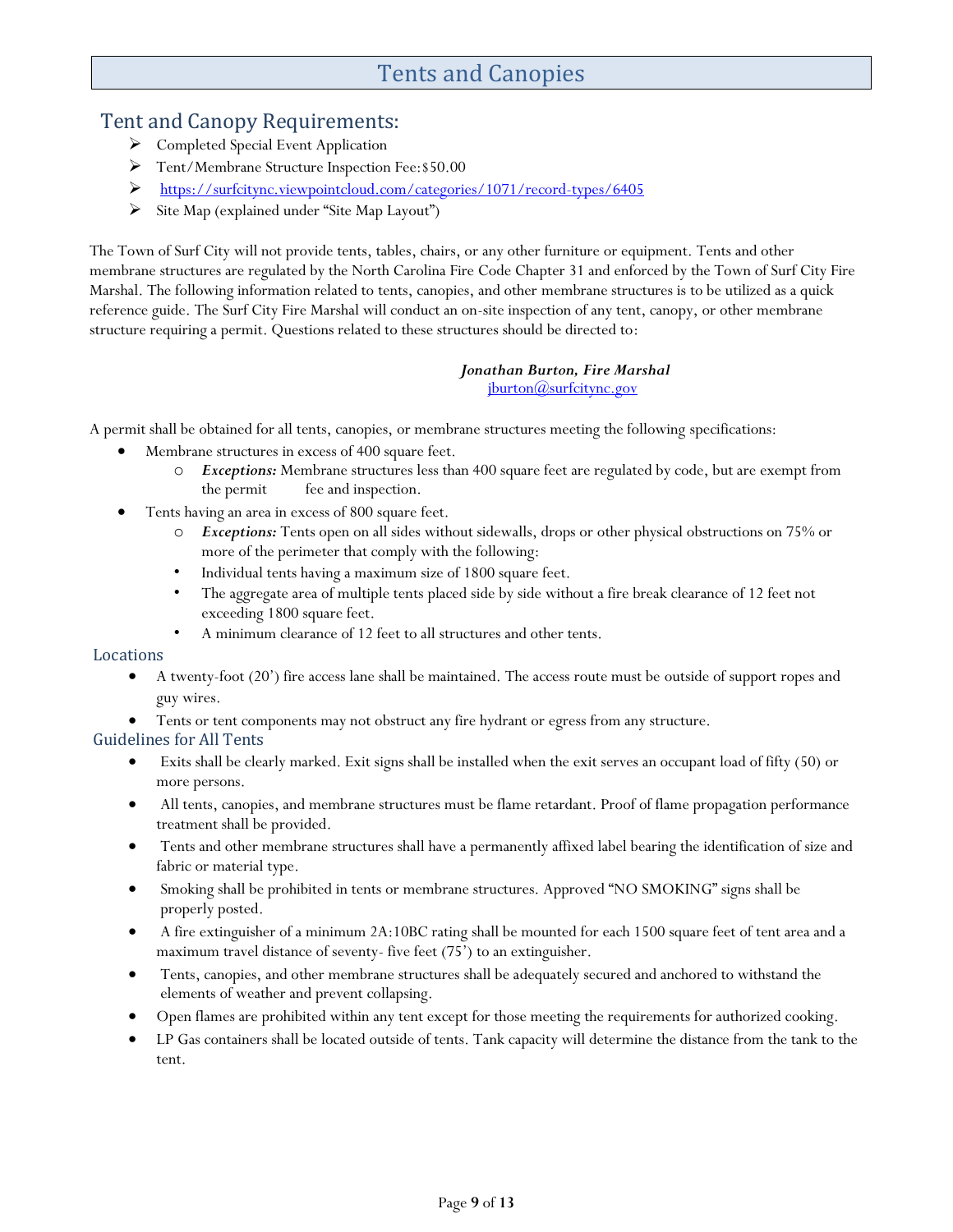#### Tents Used for Cooking

- Open flame or other devices emitting a flame, fire, heat, or any flammable or combustible liquids, gas, charcoal, or other cooking device or any other unapproved device shall not be permitted inside or located within twenty feet (20') of the tent or membrane structures while open to the public.
- Cooking equipment shall not be located within ten feet (10') of exits or combustible materials.
- There shall be a minimum of ten feet (10') between the sides of the tent and any heat producing device.
- Any tent used for cooking must be at least twenty feet (20') from property lines, buildings, other tents, canopies, or temporary membrane structures; support ropes and guy wires are considered part of the tent.
- Outdoor cooking that produces sparks or grease-laden vapors shall not be performed within twenty feet (20') of a tent or membrane structure.
- *NOTE:* Nothing in this section supersedes the need to obtain a separate permit from Pender/Onslow County Environmental Health (if needed). Please check directly with them if you will be serving/selling food to see if you need a Temporary Food Permit.

*NOTE:* Make sure to specify exact dimensions within the "Event Detail" section of the application as it relates to your request.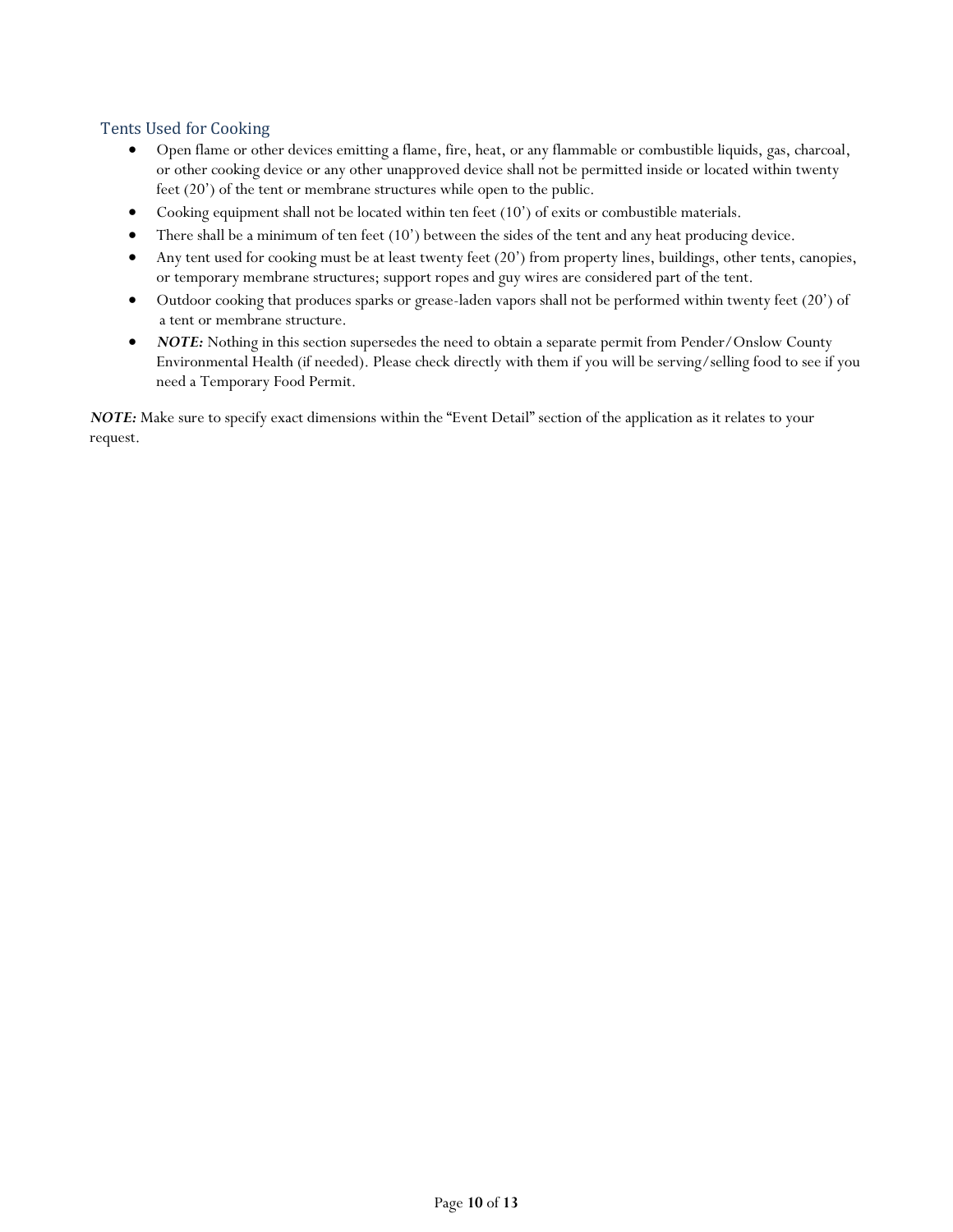# <span id="page-10-2"></span>Requirements & Accommodations

#### <span id="page-10-1"></span><span id="page-10-0"></span>Certificate of Insurance

Applicants must provide a certificate of insurance (minimum \$1 million liability) with the application. Further certifications may be required by the Town of Surf City for the event, at the discretion of the Special Event Committee/Town Council and special considerations.

#### Weather

Applicants are left to use best judgment if inclement weather occurs. The Town of Surf City reserves the right to cancel any event in the case of extreme weather.

#### <span id="page-10-3"></span>Parking Information

Applicant and guests may use public parking throughout the town in designated parking spots. Use of business parking lots must be approved by Business Owners and approval must be included in the application.

The requesting organization will be responsible for clean-up after the event on any areas affected by the event including public streets and sidewalks. The event organizer may be required to provide parking attendants at specific events. The Police Chief or his designee will recommend the minimum number of attendants needed to accomplish this safely.

### <span id="page-10-4"></span>Electricity, Equipment, Signs

Power is available in numerous locations within Soundside Park to include the amphitheater. If additional power is needed, you are permitted to use approved generators, at your sole expense. All signs used for event must comply with the Town of Surf City sign ordinance.

### <span id="page-10-5"></span>Clean Up

Applicants are responsible for cleaning up the entire area following the event in a timely manner. Please leave Town property the way you found it. Applicants must agree to pay for any expenses that the Town of Surf City may incur as a result of the renter or renter's guests not fully cooperating with the policies and procedures listed here and on the application. A fee may be charged if adherence to clean up is not followed.

If your event will need disposable trash receptacles or the roll-out containers, you may call GFL to coordinate special event service. The applicant is responsible for coordinating delivery and pick up of containers for events and collection of trash and containers after the event. Typically, the vendor likes at least one month notice to assure availability and coordination for delivery.

> *GFL 910-850-3342* [jennifer.rackley@gflenv.com](mailto:jennifer.rackley@gflenv.com)

#### <span id="page-10-6"></span>Noise Ordinance

Events must be between the hours of 7:00am and 11:00pm. The Town of Surf City has a noise ordinance that prohibits unreasonably loud noises, including any noises of construction, radios, horns, sound-producing equipment, etc. during specific hours of the day/week. Please review the entire Town of Surf City Noise Ordinance and act in compliance with the ordinance. Civil penalties of \$50 may be issued for failure to abide. The ordinance is available on our website at: www.surfcitync.gov or you can obtain one from the Surf City Police Department.

> <span id="page-10-7"></span>*Surf City Police Department 910-328-7711 info@surfcitypolice.com*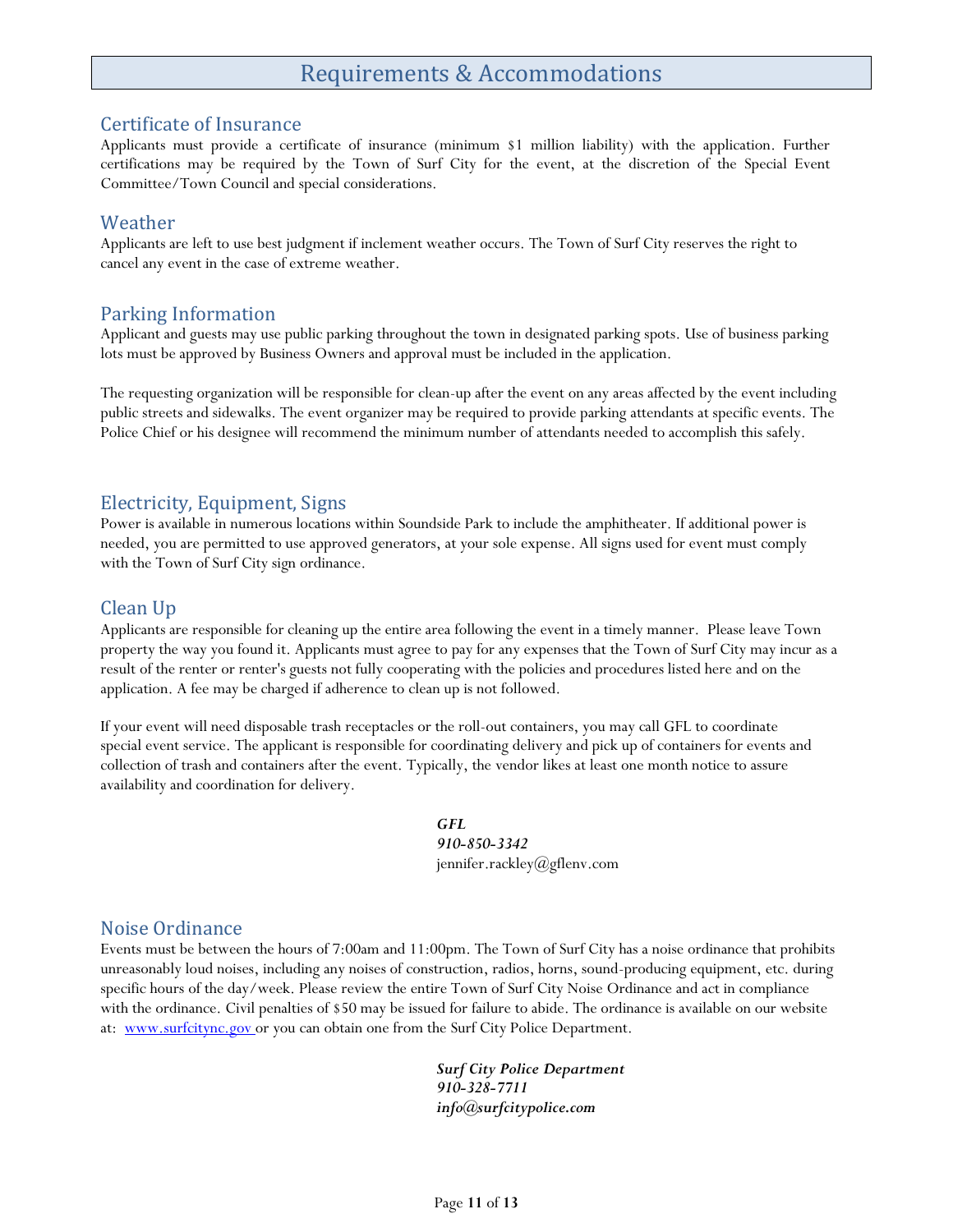### Portable Restrooms

Public restroom facilities throughout the town are limited to normal operating hours of 8:00 AM-5:00 PM Monday-Friday. Nearly all special events hosted in the Surf City Parks will need to secure portable restroom facilities if your event will be more than 30 minutes. Each event shall be able to provide adequate restroom coverage for the anticipated attendees. Applicants must secure portable restroom facilities at their expense. As a general recommendation, at least 2 portable restrooms are suggested per event size (with 1 of these having a hand washing station and 1 having handicapped accessibility). To keep events ADA compliant, please ensure at least 5% of available toilets are handicapped accessible. The chart below will provide recommendations for your event for more people.

|                                                                                                               | Number of Hours for Event |                |                |                |                |                |                |                |                |     |
|---------------------------------------------------------------------------------------------------------------|---------------------------|----------------|----------------|----------------|----------------|----------------|----------------|----------------|----------------|-----|
|                                                                                                               | $\mathbf{1}$              | $\overline{2}$ | 3              | $\overline{4}$ | 5              | 6              | 7              | 8              | 9              | 10  |
| People<br><b>Attending</b>                                                                                    | <b>Units Needed</b>       |                |                |                |                |                |                |                |                |     |
| 50                                                                                                            | $\mathbf{1}$              | 1              | $\mathbf{1}$   | 1              | $\overline{2}$ | $\overline{2}$ | $\overline{2}$ | $\overline{2}$ | $\overline{2}$ |     |
| $100*$                                                                                                        | $\overline{2}$            | $\overline{2}$ | $\overline{2}$ | $\overline{2}$ | $\overline{2}$ | 3              | 3              | 3              | 3              |     |
| $250*$                                                                                                        | 3                         | 3              | 3              | 3              | $\overline{4}$ | 4              | 4              | 6              | 6              |     |
| 500*                                                                                                          | $\overline{2}$            | $\overline{4}$ | 4              | 5              | 6              | 7              | 9              | 9              | 10             | 12  |
| 1000*                                                                                                         | $\overline{4}$            | 6              | 8              | 8              | 9              | 9              | 11             | 12             | 13             | 13  |
| 2000*                                                                                                         | 5                         | 6              | 9              | 12             | 14             | 16             | 18             | 20             | 23             | 25  |
| 3000*                                                                                                         | 6                         | 9              | 12             | 16             | 20             | 24             | 26             | 30             | 34             | 38  |
| 4000*                                                                                                         | 8                         | 13             | 16             | 22             | 25             | 30             | 35             | 40             | 45             | 50  |
| 5000*                                                                                                         | 12                        | 15             | 20             | 25             | 31             | 38             | 44             | 50             | 56             | 63  |
| 6000*                                                                                                         | 12                        | 15             | 23             | 30             | 38             | 45             | 53             | 60             | 68             | 75  |
| 7000*                                                                                                         | 12                        | 18             | 26             | 35             | 44             | 53             | 61             | 70             | 79             | 88  |
| 8000*                                                                                                         | 12                        | 20             | 30             | 40             | 50             | 60             | 70             | 80             | 90             | 100 |
| 10,000*                                                                                                       | 15                        | 25             | 38             | 50             | 63             | 75             | 88             | 100            | 113            | 125 |
| *(1) unit provides approximately 200 uses<br>These are the standards from the Portable Sanitation Association |                           |                |                |                |                |                |                |                |                |     |
| International                                                                                                 |                           |                |                |                |                |                |                |                |                |     |

### <span id="page-11-0"></span>Site Map Layout

Each application is required to be accompanied with a site map identifying all proposed activities (including, but not limited to: portable restroom facilitates (if needed), proposed street closures, staging for performances, tents, vendor stations, first-aid stations, inflatable locations, etc.). The Town of Surf City requires a site map of all activities for proposed events to ensure proper emergency response during an event.